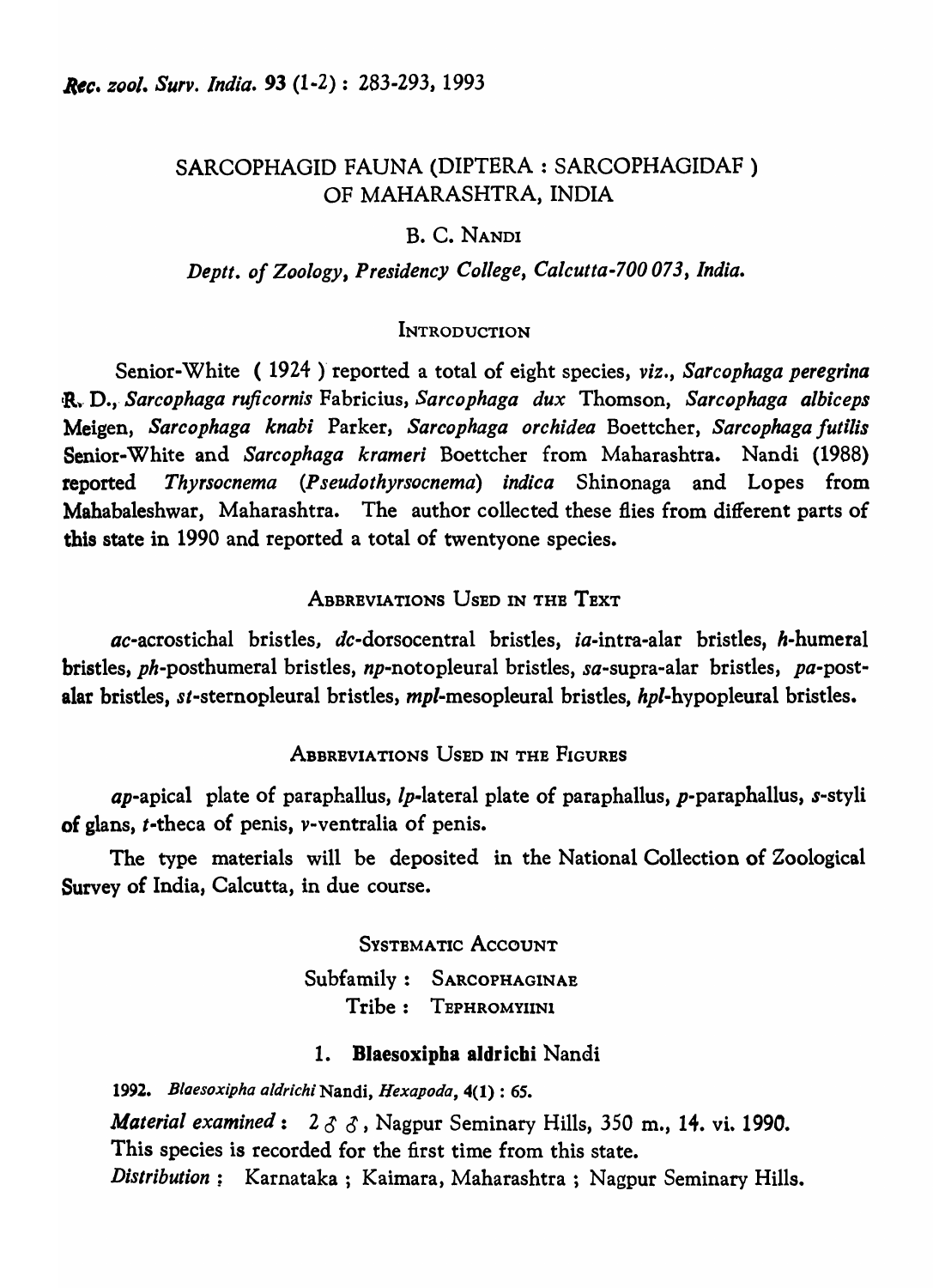Tribe: SARCOPHAGINI Subtribe : PARASARCOPHAGINA

#### 2. Boettcherisca bengalensis Nandi

1992. *Boettcherisca bengalensis* Nandi, J. *Beng. nal. Hisl. Soc.,* 11 (1) : 35.

*Material examined*:  $2 \delta$   $\delta$ , Nagpur Maharajabagh, 314 m., 13. vi. 1990; 1 $\delta$ , Nagpur Seminary Hills, 350 m., 14. vi. 1990; 1 $\delta$ , Aurangabad Siddhartha Garden, 350 m., 18. vi. 1990.

This species records for the first time from this state.

*Distribution:* Maharashtra; Nagpur Seminary Hills, Nagpur Maharajabagh, Aurangabad Siddhartha Garden, West Bengal ; Bankura, Birbhum, Midnapore.

#### 3. Boettcberisca nathani Lopes

1961. *Boettcherisca nathani* Lopes, *Mem. Insl. Oswa/do Cruz.,* 59 (1) : 79.

*Material examined*: 13, Khandala, 960 m., 21. vi. 1990.

This is the first record of this species from this state.

*Distribution:* Maharashtra; Khandala, Tamil Nadu; Karikal (Korumbagaram ), W'est Bengal; Darjeeling.

#### 4. Boettcherisca peregrina (Robineau-Desvoidy)

*1830. Myophora peregrina* Robineau-Desvoidy, *Mem. Pres. Acad. Sci. Insl. Fr.,* (2) 2 : 356. 1992. *Boettcherisca peregrina*: Nandi, J. *Beng. nat. Hist. Soc.*, 11 (1): 38.

*Material examined*:  $1 \delta$ , Aurangabad Siddhartha Garden, 350 m., 18. vi. 1990.

### 5. Parasarcophaga (Liopygia) ruficornis (Fabricius)

1794. *Musca ruficornis* Fabricius, *Ent. Syst.*, 4:314.

1991. *Parasarcophaga (Liopygia) ruficornis* : Nandi, J. *Beng. nat. Hist. Soc.,* 10 (2) : 39.

*Material examined*: 1  $\delta$ , Pune Rly. Station area, 559 m., 19. vi. 1990.

## 6. Parasarcophaga (Liosarcopbaga) brevicornis (Ho)

1934. *Sarcophaga brevicornis* Ho, *Bull. Fan. meml. Inst. Biol.*, 5:23.

1991. *Parasarcophaga (Liosarcophaga) brevicornis* : Nandi, J. *Beng: nat. Hisl. Soc.,* 10 (2) : 39.

*Material examined*:  $2 \delta$   $\delta$ , Nagpur Maharajabagh, 314 m., 13. vi. 1990; 1 $\delta$ , Nagpur Seminary Hills, 350 m., 14. vi. 1990 ; 1  $\delta$ , Ellora, 370 m., 17. vi. 1990 ; 1 $\delta$ , Aurangabad Siddhartha Garden, 350 m., 18. vi. 1990; 1 $\delta$ , Lonavale, 950 m., 21. vi. 1990.

It is recorded for the first time from this state.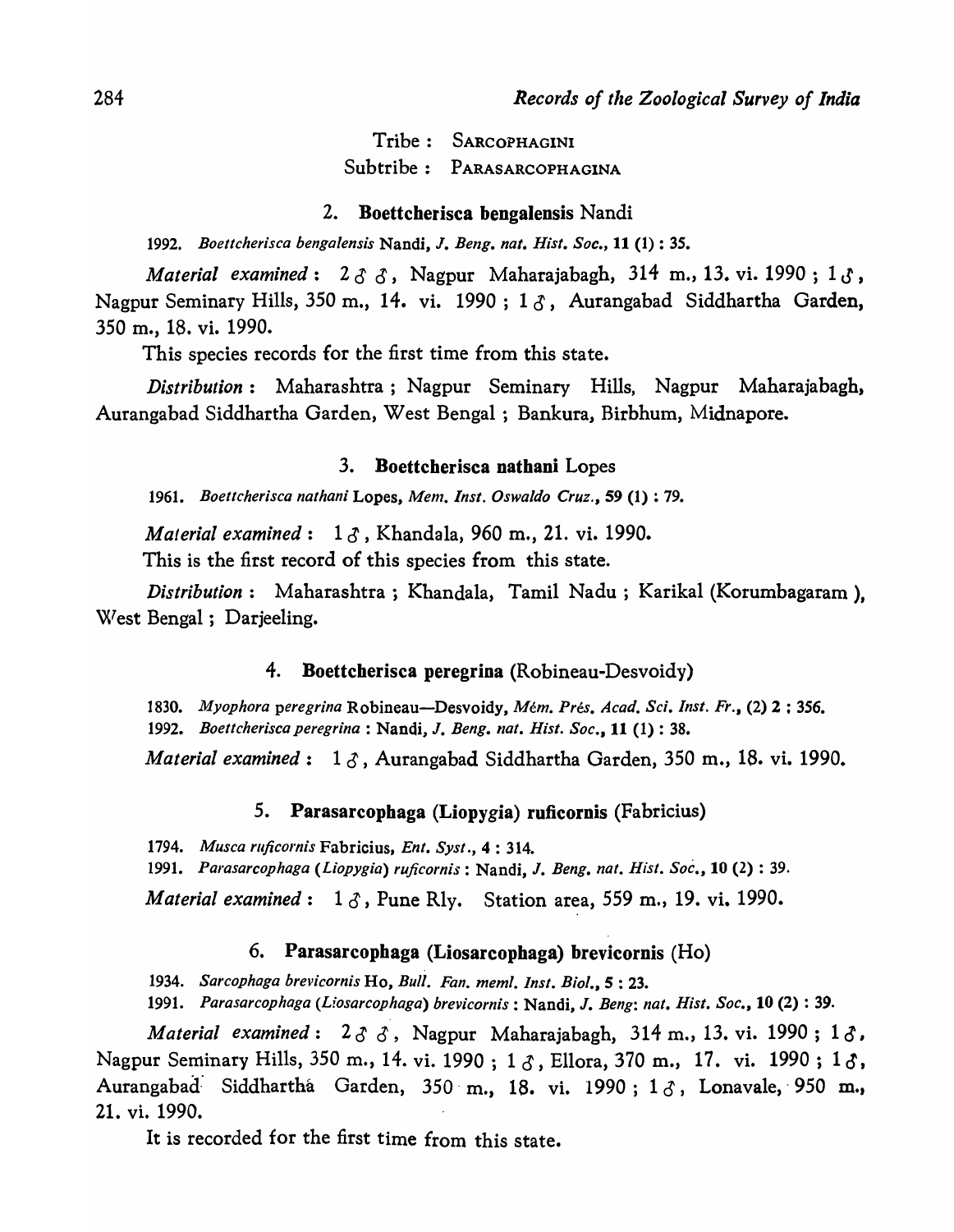#### 7. Parasarcophaga (Liosarcophaga) dux (Thomson)

*1868. Sarcophaga dux* Thomson, *K. svenska Fregatten Eugenie.s Resa.,* p. 534.

*1991. Parasarcophaga (Liosarcophaga) dux:* Nandi, J. *Beng. nat. Hist. Soc.,* 10 (2) : 39.

*Material examined*:  $1 \delta$ , Nagpur Seminary Hills, 350 m., 14. vi. 1990; 3 $\delta$ , Ajanta, 533 m., 16. vi. 1990; 13, Ellora, 370 m., 17. vi. 1990; 233, Aurangabad Siddhartha Garden, 350 m., 18. vi. 1990; 433, Panchgani, 380 m., 20. vi. 1990.

#### 8. Parasarcophaga (Pandelleisca) ballardi (Senior-White)

*1924. Sarcophaga ballardi* Senior-White" *Rec. Indian Mus.,* 26 (3) : 254.

1977. Parasarcophaga (Pandelleisca) ballardi: Lopes, Kano, Shinonaga and Kurahashi, Cat. *Dipt. Orient. Region,* 3 : 570.

*Material examined: 1 0 ,* Daulatabad, 340 m., 17. vi. 1990.

It is new record for the state.

### 9. Parasarcophaga (Pandelleisca) kurahasbii Nandi

*1992. Parasarcophaga (Pandelleisca) kurahashii* Nandi, *Hexapoda,* 4(1) : 71.

*Material examined*:  $1 \delta$ , Nagpur Seminary Hills, 350 m., 14. vi. 1990;  $1 \delta$ , Daulatabad, 340 m., 17. vi. 1990 ;  $2 \, \delta \, \delta$ , Panchgani, 380 m., 20. vi. 1990.

This is the first record of this species from this state.

*Distribution:* Karnataka; Mysore Zoo., Maharashtra; Nagpur Seminary Hills, Daulatabad, Panchgani.

#### 10. Parasarcophaga (Parasarcopbaga) albiceps (Meign)

*1826. Sarcophaga albiceps* Meigen, *Syst. euroPe zweijl. lnsekt.,* 5 : 22.

*1991. Parasarcophaga (Parasarcophaga) a/biceps:* Nandi, J. *Beng. nat. Hisi. Soc.,* 10 (2) : 39.

*Material examined*:  $1 \delta$ , Nagpur Maharajabagh, 314 m., 13. vi. 1990;  $1 \delta$ , Nagpur Seminary Hills, 350 m., 14. vi. 1990 ; 1 *is* , Aurangabad Siddhartha Garden, 350 m., 18. vi. 1990;  $1 \delta$ , Pune Rly. Station area, 559 m., 19. vi. 1930;  $3 \delta \delta$ , Khandala, 960 m., 21. vi. 1990.

#### 11. Parasarcophaga (Parasarcopbaga) hirtipes (Wiedemann)

*1830. Sarcophaga hirtipes* Wiedemann, *Aussereurop. zweijl. lnsekf.,* 2 : 361.

1990. Parasarcophaga (Parasarcophaga) hirtipes : Nandi, J. Beng. nat. Hist. Soc., 9 (2) : 17.

*Material examined:* 1&" Nagpur Maharajabagh, 314 m., 13. vi. 1990 ; 2 *is* 0, Nagpur Seminary Hills, 350 m., 14. vi. 1990 ;  $2 \delta \delta$ , Ajanta, 533 m., 16. vi. 1990; 2  $\delta$   $\delta$ , Ellora, 370 m., 17. vi. 1990 ; 3  $\delta$   $\delta$ , Daulatabad, 340 m., 17. vi. 1990 ; 4  $\delta$   $\delta$ , Aurangabad Siddhartha Garden, 350 m., 18. vi. 1990; 1 $\delta$ , Pune Rly. Station area,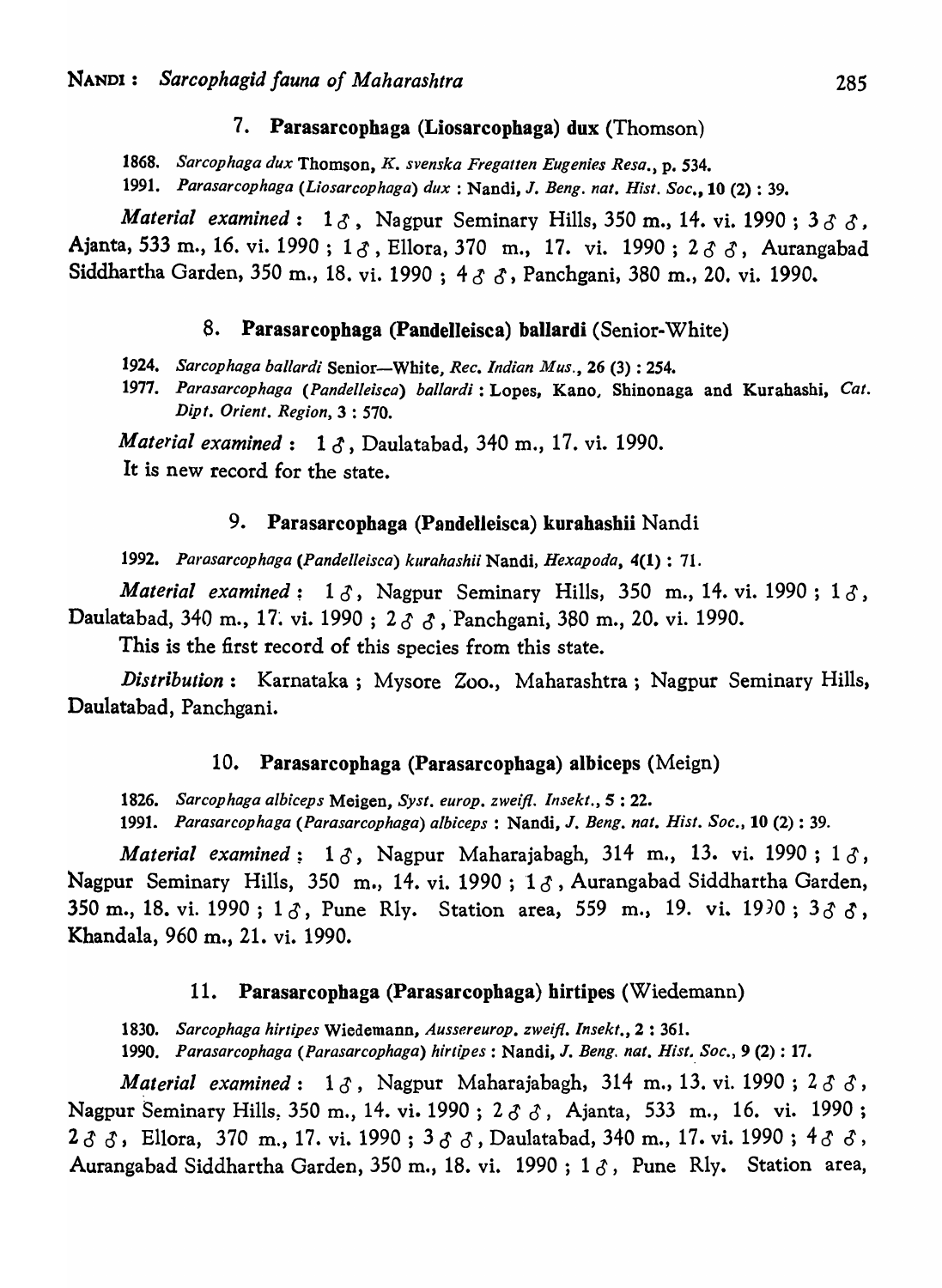559 m., 19. vi. 1990;  $1 \, \delta$ , Mahabaleshwar, 1, 362 m., 20. vi. 1990;  $2 \, \delta$   $\delta$ , Wai, 680 m., 20. vi. 1990.

It is a new record for the state.

## 12. Parasarcopbaga (Parasarcopbaga) sericea (Walker)

- *1853. Sarcophaga sericea* Walker, *Ins. Saunders., Dipl.,* 4 : 326.
- *1917. Sarcophaga knabi* Parker, *Proe. U.* S. *naln. Mus.,* S4 : 96.
- *1990. Parasarcophaga (Parasarcophaga) knab;* : Nandi, J. *Beng .. nat. Hist. Sse.,* 9 (2) : 17.
- *1989. Parasarcophaga (Parasarcophaga) sericea:* Lopes, *Cat. Dipt. Australasia* and *Oceania Regions,* p. 728.

*Material examined*: 1  $\delta$ , Ajanta, 533 m., 16.vi. 1990; 1  $\delta$ , Ellora, 370 m., 17.vi. 1990 ;  $1\delta$ , Daulatabad, 340 m., 17.vi. 1990 ;  $1\delta$ , Aurangabad Siddhartha Garden, 350 m., 18.vi. 1990;  $1\delta$ , Pune Rly. Station area, 559 m., 19.vi. 1990;  $1\delta$ , Khandala, 960 m., 21.vi. 1990.

#### 13. Parasarcopbaga (Parasarcopbaga) misera (Walker)

- *1849. Sarcophaga m;sera* Walker, *List. Dipt. Brit. Mus.,* 4 : 829.
- *1913. Sarcophaga orchidea* Boettcher, *AnnIs hist-nat. Mus. natn. Hung.,* 11 : 375. .
- *1990. Parasarcophaga (Parasarcophaga) orchidea* : Nandi, J. *B. ng. nat. Hist. Soc.,* 9 (2) : 18.
- *1'89. Parasarcophaga (Parasarcophaga) sericea:* Lopes, *Cat. Dipt. Australasia* and *Oceania Regions,* p. 728.

*Material examined*:  $2 \delta \delta$ , Nagpur Seminary Hills, 350 m., 14.vi. 1990;  $2 \delta \delta$ , Ajanta, 533 m., 16.vi. 1990;  $2 \, \sigma \, \sigma$ , Ellora, 370 m., 17.vi. 1990;  $2 \, \sigma \, \sigma$ , Lonavale, 950 m., 21.vi. 1990.

Subtribe: HELICOPHAGELLINA

#### 14. Pierretia (Ascelotella) calicifera (Böettcher)

*1912. Sarcophaga calicifera* Boettcher, *Ent. Mitt.,* 1 : 169.

*1988. Pierretfa (Ascelotel/a) calicifera* : Nandi, J. *Beng. nat. Hist. Soc.,* 7 (I) : 21.

*Material examined*:  $1 \delta$ , Nagpur Seminary Hills, 350 m., 14.vi. 1990. It records for the first time from this state.

### 15. Thyrsocnema (Pseudothyrsocnema) indica Shinonaga and Lopes

*1975. Tnyrsocnema (Pseudothyrsocnema) indica* Shinonaga and Lopes, *Pacif. Insects,* 16 (4) : 459.

*Material examined*: 1  $\delta$ , Ellora, 570 m., 17.vi. 1990; 1  $\delta$ , Daulatabad, 340 m., 17.vi. 1990; 333, Panchgani, 1, 132 m., 20.vi. 1990.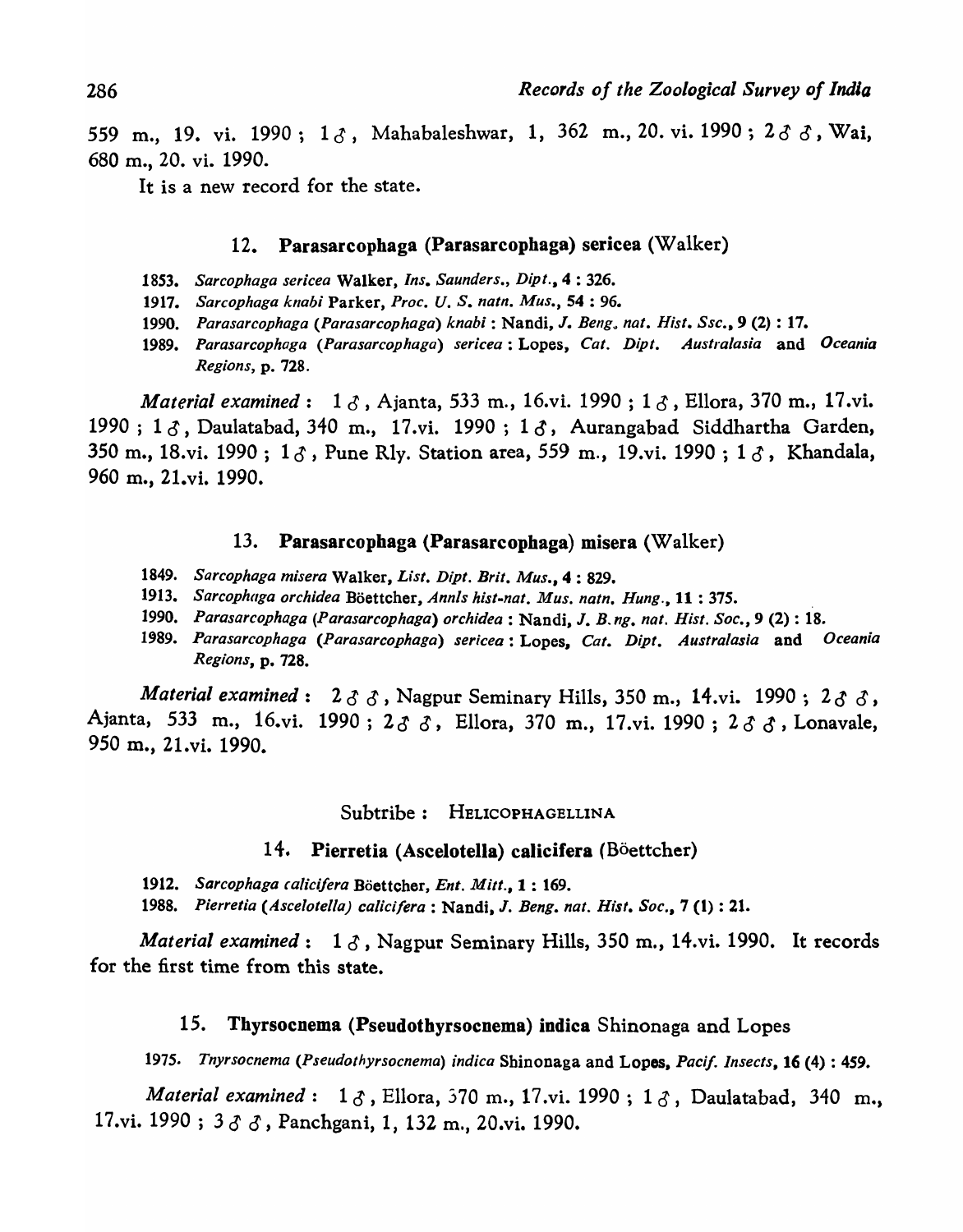## 16. Kozlovea vervesi sp. nov. (Figs. 1-5)

*Male:* Body length 8-10 mm.

*Head:* Width of frons about half that of one eye; frontal vitta black, its width at narrowest point of frons about more than twice that of each parafrontal ; parafrontal and parafacial black with silvery pollen, the former with short scattered hairs, the latter with a now of 7 hairs near the eye margin; antennae blackish-brown, reaching to about 0.85 distance to vibrissae, 1st and 2nd segments black with short black hairs and





spines, 3rd brownish with silvery pollen, its length about twice that of the 2nd; arista long plumose along basal two-thirds; facial ridge brownish with silvery pollen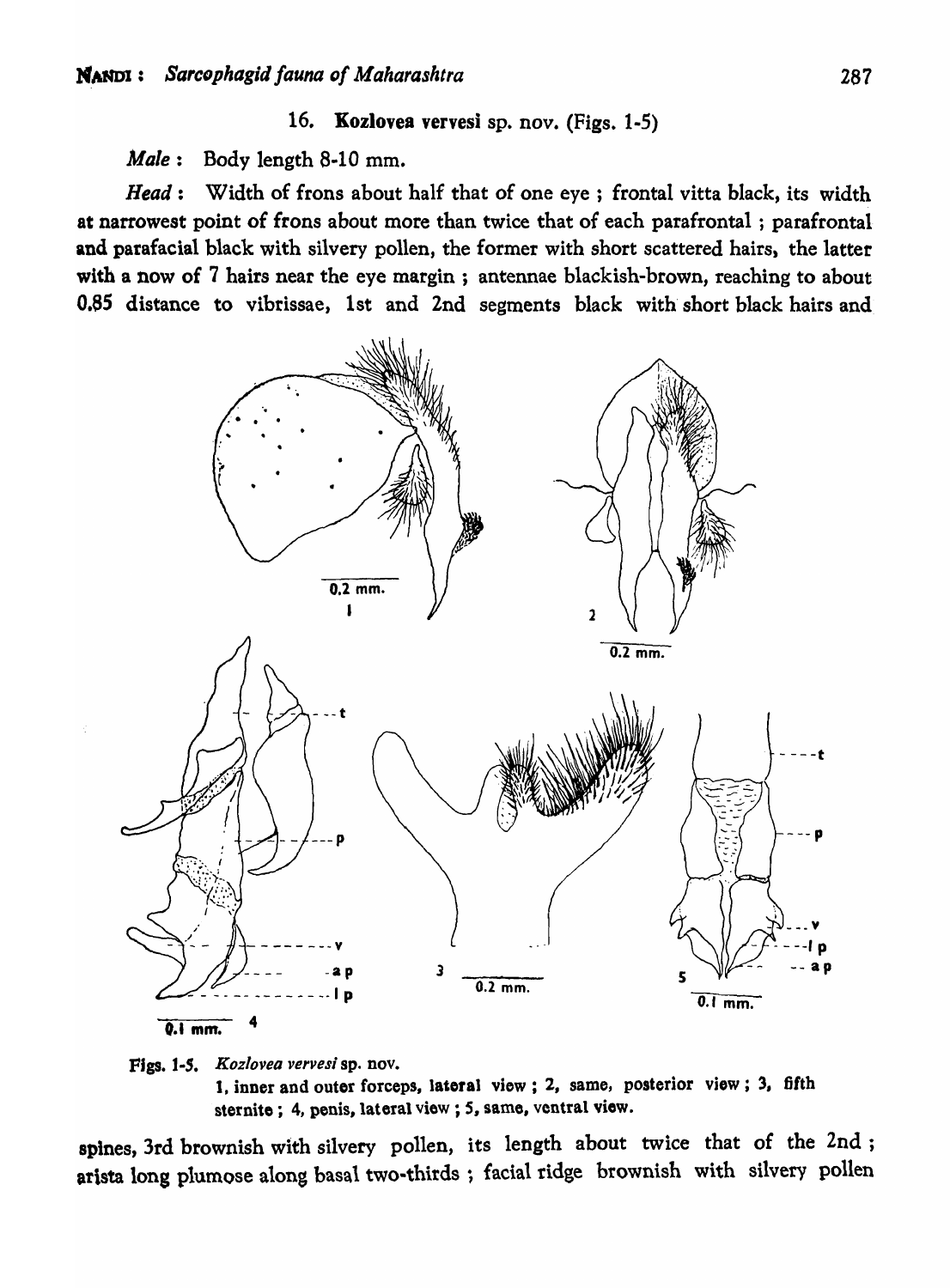and long hairs; vibrissae long, distance between vibrissae equal to the parafacial width; frontal bristles 10, upper 2 reclinate, lower 3 below base of antennae and' reaching to about half of the 2nd antennal segment, rest cruciate and directed forwads ; gena black with long hairs; post gena black with long hairs; ocellar triangle black with short black hairs; outer vertical moderately developed; inner vertical well developed; post vertical equal to the ocellar and about one-third the inner vertical; two rows of regular postocular setae besides postocular cilia, rest of the area with short brownish hairs; palpi slender, blackish; proboscis black.

*Thorax*: Blackish with three black longitudinal stripes;  $ac \ 0+1$ ;  $dc \ 5+4$ ; *ia* 1 + 3 ; *ps* 1; *h* 3; *ph* 2; *np* 4; *sa* 3 ; *pa* 2 ; *st* 1 + 1 + 1 ; *mpl* 7 ; *hpl* 6; upper part of propleura bare; prostigmatic and propleural bristles well developed and accompanied with short hairs; pro-and mesothoracic spiracles brown; apicoscutellar bristles well developed, 1 pair; discoscutellar bristles' wanting·; lateroscutellar bristles well developed, 2 pairs.

*Wings*: Hyaline with brown veins;  $R_1$  bare;  $R_{4+5}$  with a row of short setae located dorsally and extending up to two-thirds the distance from the basal node r-m and 5 short setae present on ventral surface of basal node of  $R_{4+5}$ ; 3rd costal segment greater than 5th, the latter with short spines along more than basal half of its anterior margin; costal spines stout; epaulet yellowish with short spines; basicostal scale brownish; squama whitish; halter brownish.

*Legs:* Black; fore femur with two rows of bristles along posterodorsal surface and a row of bristles along posterior margin of ventral surface ; fore tibia with a row of 3 bristles along basal one-third of anterodorsal surface and 1 bristle on posterodorsal surface at about one-third the distance from the distal end; mid femur with a row of bristles along anterolateral surface, a row of bristles along basal half of anteroventral surface and with comb-like spines along distal half of anteroventral and posteroventral surfaces, a row of long hairs along basal two-thirds of posteroventral surface and 1 bristle each on posterodorsal, posterolateral and posteroventral surfaces at about one-third the discance from the distal end; mid tibia with 1 bristle each on anterodorsal suaface at about one-third and two-thirds the distances from the distal end, a row of bristles along basal half of posterolateral surface and 1 bristle on posteroventral surface at about one-third the distance from the distal end; hind femur with 2 rows of bristles along anterolateral surface, a row of bristles along anteroventral surface at about one-third the distance from the distal end, 1 bristle each on posterodorsal and posterolateral surfaces at about one-fifth the distance from the distal end and with long hairs along ventral surface; hind tibia with 1 bristle each on anterovental and posteroventral surfaces at about one-third and two-thirds the distances from the basal end, 3 bristles along, posterodorsal surface at about three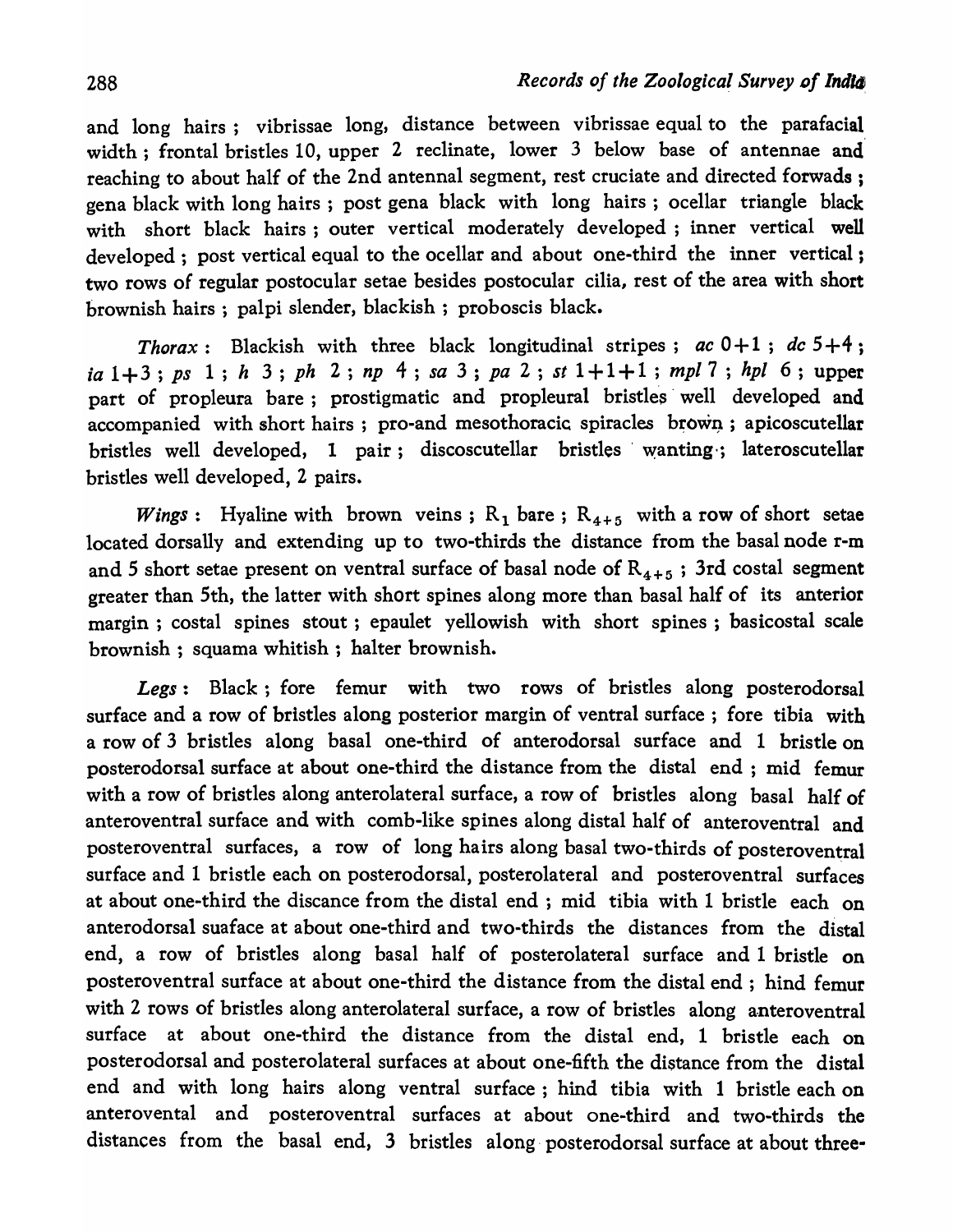fourths the distance from the basal end, 1 bristle on anteroventral surface at about one-third the distance ftom the distal end and with numerous long hairs along anterior and posterior margins of ventral surface.

*Abdomen:* Black with silvery checkered pattern; median marginal bristles on 2nd and 3rd abdominal tergites absent but 2nd with 2 and 3rd with 1 lateral marginal bristles; 4th tergite with 2 median marginal bristles; 5th with a row of 16 marginal bristles; 1st to 4th sternites with short hairs; 5th sternite v-shaped with long hairs and bearing two knob-like projections basally; 1st and 2nd genital segments brownish and without marginal bristles; inner forcep elongated, slightly curved, and pointed at end; outer forcep slightly elongated; anterior paramere elongated with slight projection at the mIddle; posterior paramere deeply curved at end, pointed and with single hair; theca shorter than paraphallus, both are sclerotised; apical plate of paraphallus curved, pointed at end; lateral plate of paraphallus blunt at end; ventralia elongated and membranous.

*Female:* Unknown.

*Holotype*:  $1 \delta$ , Nagpur Seminary Hills, 350 m., 14.vi. 1990; *Paratype*:  $1 \delta$ , Khandala, 960 m., 21.vi. 1990.

*Remarks:* This species closely resembles *Kozlovea cavangarei* Nandi but differs from it by the structures of apical plate of paraphallus and ventralia as well.

*Bionomics*: This species was collected from bushes underneath the hill trees.

This species is named after Yu. G. Verves of U.S.S.R.

Subtribe: HARPAGOPHALLINA

#### 17. Harpagophalla panchganiensis sp. nov.

(Figs. 6-9)

*Male:* Body length 8 mm.

*Head:* Width of frons about two-fifths that of one eye; frontal vitta black, its width at narrowest point of frons about less than each parafrontal; parafrontal and parafacial black with golden pollen, the former with short scattered hairs, the latter with a row of 6 short black hairs near the eye margin; antennae blackish-brown, reaching to about 0.8 distance to vibrissae, 1st and 2nd segments black with black hairs, the latter with 1 long hair, 3rd segment black with silvery pollen, its length about three times that of the 2nd; arista long plumose along basal two-thirds; facial ridge brownish with golden pollen and with few short hairs; frontal bristles 10, upper 2 reclinate, lower 2below base of antennae and reaching to a bout half of the 2nd antennal segment, rest cruciate and directed forwards; gena black with very short black hairs and with golden pollen; post gena black with long greyish hairs; outer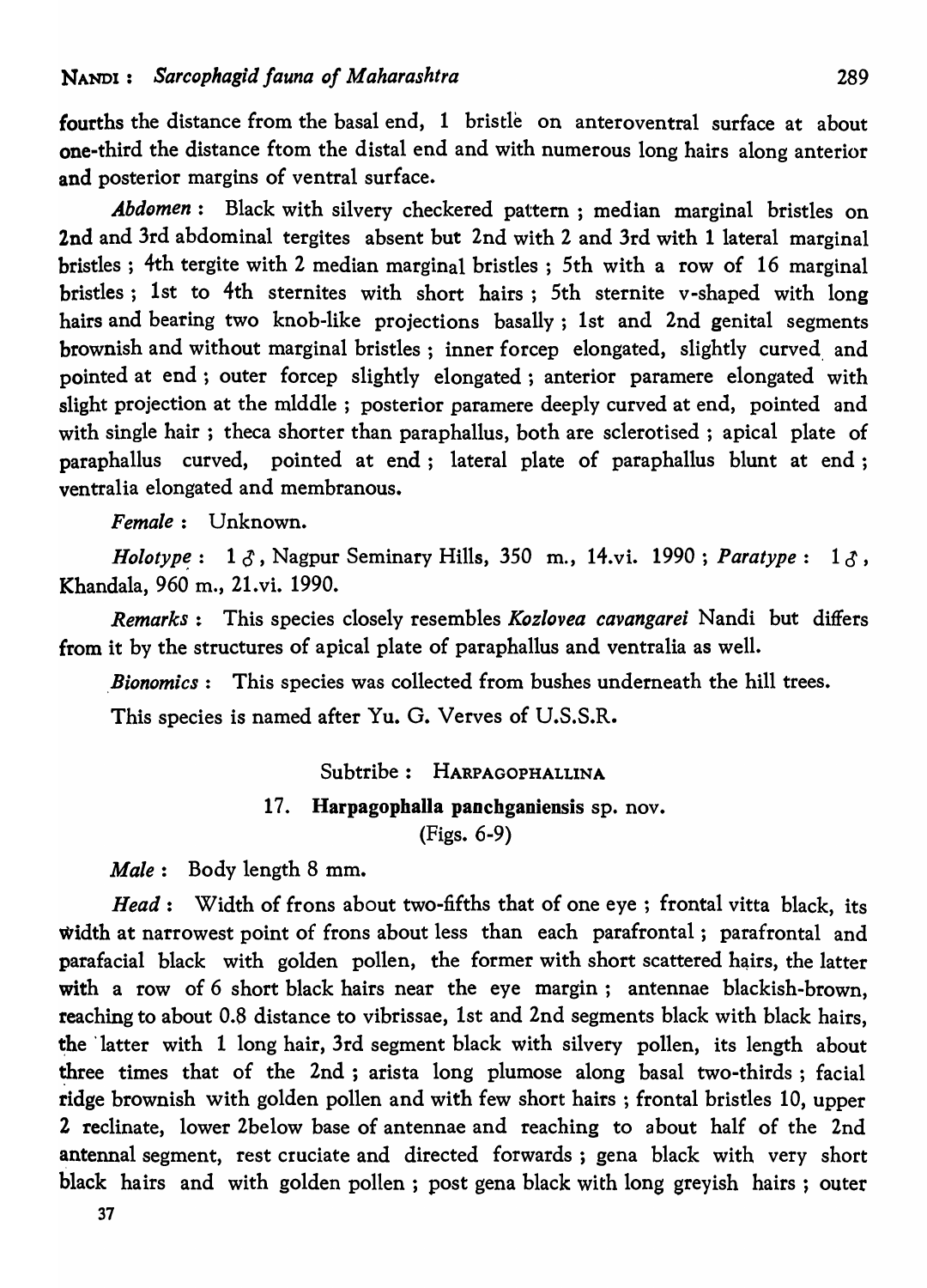vertical absent; inner vertcal well developed; post vertical short, half the length of inner vertical; ocellar triangle black with short black hairs; two rows of regular postocular setae besides postocular cilia, rest of the area with black and white hairs; palpi slender, black; proboscis blackish.



Figs. 6-9. *Harpagophalla panchganiensis* sp. nov. 6, inner and outer forceps, lateral view; 7, same, posterior view;  $\ell$ , penis lateral view; 9, same, ventral view.

*Thorax*: Black with three black longitudinal stripes; *ac*  $0+1$ ; *dc*  $5+5$  (post. *dc* stout); *ia*  $0+2$ ; *ps*  $1$ ; *h*  $3$ ; *ph*  $3$ ; *np*  $3$ ; *sa*  $3$ ; *pq*  $2$ ; *st*  $1+1+1$ ; *mpl*  $6$ ; *hpl*  $9$ ; upper part of propleura bare with silvery pollen; prostigmatic and propleural bristles well developed and accompanied with short hairs; pro-and mesothoracic spiracles brownish; apicoscutellar and discoscutellar bristles well developed, 1 pair each, the former is longer; lateroscutellar bristles 2 pairs,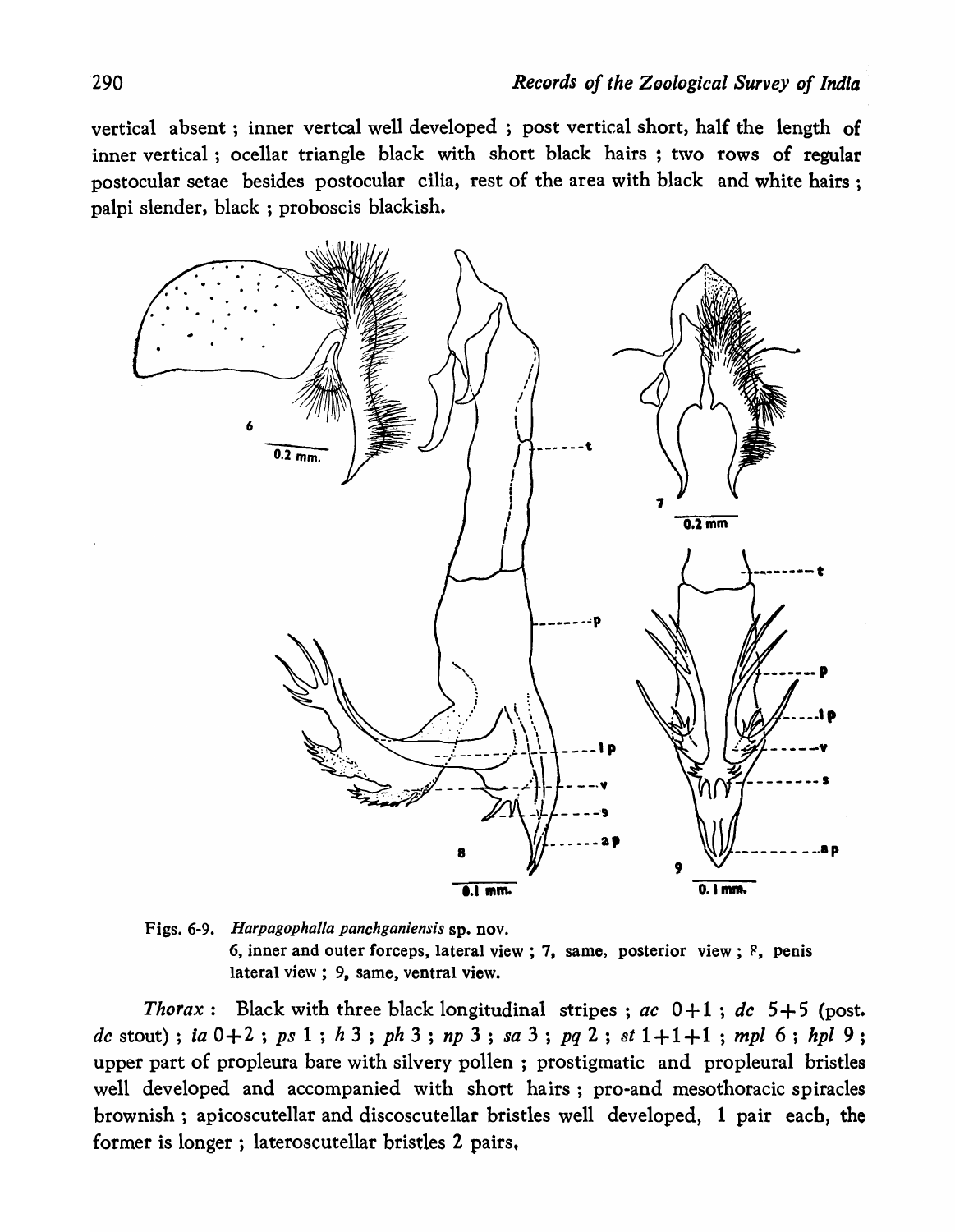*Wings*: Hyaline with brown veins;  $R_1$  bare;  $R_{4+5}$  with a row of short setae located dorsally and extending up to two-thirds the distance from the basal node to r-m and 4 short setae present on ventral surface of basal node of  $R_{4+5}$ ; 3rd costal segment greater than the 5th, the latter with spines along basal half of its anterior margin; costal spines almost stout; basicostal scale yellowish; epaulet black with short spines; squama whitish; halter brown.

*Legs:* Black; fore femur with two rows of bristles along posrerodorsal surface and a row of bristles along posterior margin of ventral surface; fore tibia with a row of 3 short bristles along basal one-third of anterodorsal furface, 1 short bristle on posterodorsal surface and 1 on posterolateral surface at about one-third the distance from the distal end; mid femur with a row of 3 short bristles along one-third of anterolateral surface from basal end; a row of short setae along anteroventral and posteroventral surfaces at about one-third the distance from the distal end, 2 long bristles each on posterodosal and posterolateral surfaces on distal end and with long hairs posteroventrally along basal half; mid tibia with 2 bristles medially on anterolateral surface, 3 bristles along posterodorsal surface on basal one-third, 1 bristle each on posterodorsal, anteroventral and posterolateral surfaces at about one-third the distance from the distal end; hind femur with 2 rows of bristles along anterolateral surface, a row of bristles along anterior and posterior margins of ventral surface and 1 bristle on distal part of posterodorsal surface; hind tibia with a row of bristles along anterodorsal surface, 3 bristles along posterodorsal surface on two-thirds the distance from the basal end, 1 bristle on anteroventral surface at about one-fourth the distance from the distal end and with long hairs along anterior and posterior margins of ventral surface.

*Abdomen:* Black with silvery checkered pattern; median marginal bristles on 2nd and 3rd abdominal tergites absent but each with 1 lateral marginal bristle; 4th tergite with a pair of median and 3 lateral marginal bristles; 5th tergite with a row of 18 marginal bristles; 1st to 3rd sternites with tuft of short hairs; 4th and 5th sternites with short hairs basally and numerous short spines distally; 1st and 2nd genital segments brown and without marginal bristles; inner forcep almost straight, curved at end, beak-shaped and provided with long hairs on subbasal end: outer forcep elongated with long hairs; anterior paramere slightly curved at end; posterior paramere slightly curved at end and without hairs; theca shorter than paraphallus, both are sclerotised ; apical plate of paraphallus elongated; ventralia long, broad with five elongated branched processes and two subbasal spinous projections ; styli of glans short and trilobed.

*Female:* Unknown.

*Holotype*: 1  $\delta$ , Panchgani, 1,732 m., 20. vi. 1990.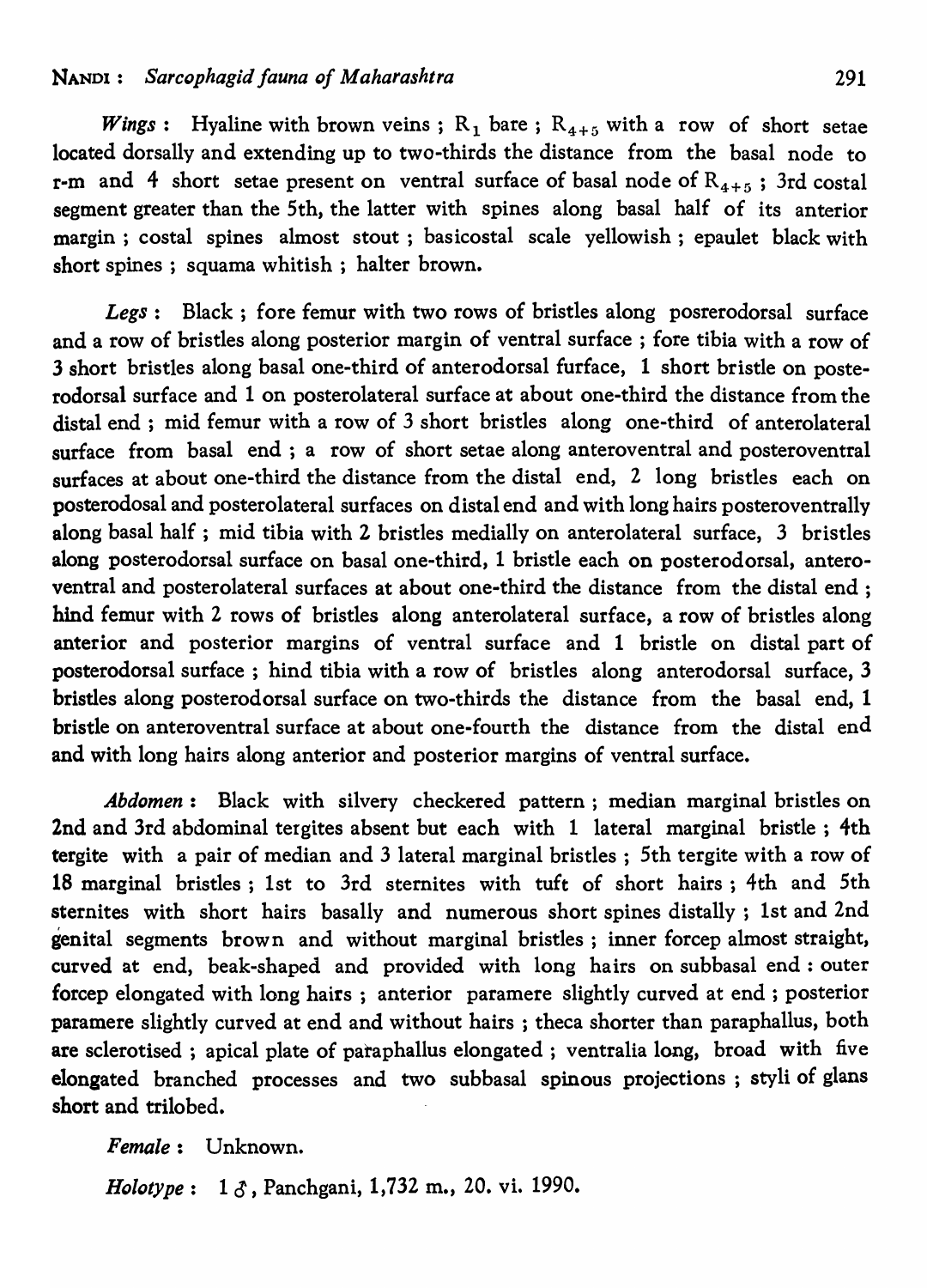*Remarks:* This species closely resembles *HarpagophaUa talonata* (Senior-White) but differs from it by the structures of apical olate of paraphallus and ventralia. The structure of lateral plate of paraphallus is also quite different.

*Bionomics:* This species was collected from bush-sweeping.

#### 18. Iranihindia futilis (Senior-White)

*1924. Sarcophaga JutiJis* Senior-White, *Rec. Indian Mus.,* 26 (3): 246.

*1990. lranihindia Juti/is* : Nandi, J. *Beng. nat. Hisl. Soc.,* 9 (2): 19.

*Material examined*:  $1 \delta$ , Nagpur Seminary Hills, 350 m., 14. vi. 1990; 8 $\delta$ , Ellora, 370 m., 17. vi. 1990; 14  $\delta$   $\delta$ , Daulatabad, 340 m., 17. vi. 1990; 1 $\delta$ , Aurangabad Siddhartha Garden, 350 m., 18. vi. 1990; 3 3 3, Lonavale, 950 m., 21. vi. 1990.

19. Iranihindia martellata (Senior-White)

*1924. Sarcophaga martel/ata* Senior-White, *Rec. Indian Mus.,* 26 (3); 47. *1992. Iranihindia martel/ata:* Nandi, *Hexapoda,* 4(1) : 77.

*Material examined*:  $1 \delta$ , Nagpur Seminary Hills, 350 m., 14. vi. 1990;  $1 \delta$ , ·Lonavale, 950., 21. vi. 1990.

It is recorded for the first time from this state.

#### 20. Iranihindia martellatoides (Baranov)

*1931. Sarcophaga martellatoides* Baranov, *Konowia,* 10: 114.

*1992. Iranihindia martellatoides* : Nandi, *Hexapoda,* 4(1) : 77.

*Material examined*: 13, Ellora, 370 m., 17. vi. 1990; 13, Daulatabad, 340 m., 17. vi. 1990 ; 1 6' , Aurangabad Siddhartha Garden, 350· m., 18. vi. 1990.

This is the first record of this species from this state.

Subtribe: SENIORWHITEINA

#### 21. Seniorwhitea reciproca (Walker)

*1856. Sarcophaga reciproca,* Walker, J. *Proc. Linn. Soc. Lond., Zool.,* 1 : 22.

*1912. Sarcophaga krameri* Boettcher, *Ent. Mitt.,* 1: 165.

*1990. Seniorwhitea krameri:* Nandi, J. *Beng. nat. Hisl.* Soc.~ 9 (2) : 20.

1989. Seniarwhitea reciproca: Lopes, Cat. Dipt. Australasia and Oceania Regions, p. 730.

*Material examined*: 1  $\delta$ , Khandala, 960 m., 21.vi. 1990.

#### SUMMARY

Systematic position of twentyone species are dealt with. Two new species, *viz., Kozlovea vervesi* and *Harpagophalla panchganiesis* are described and figured. Ten species are recorded for the first time from this state.